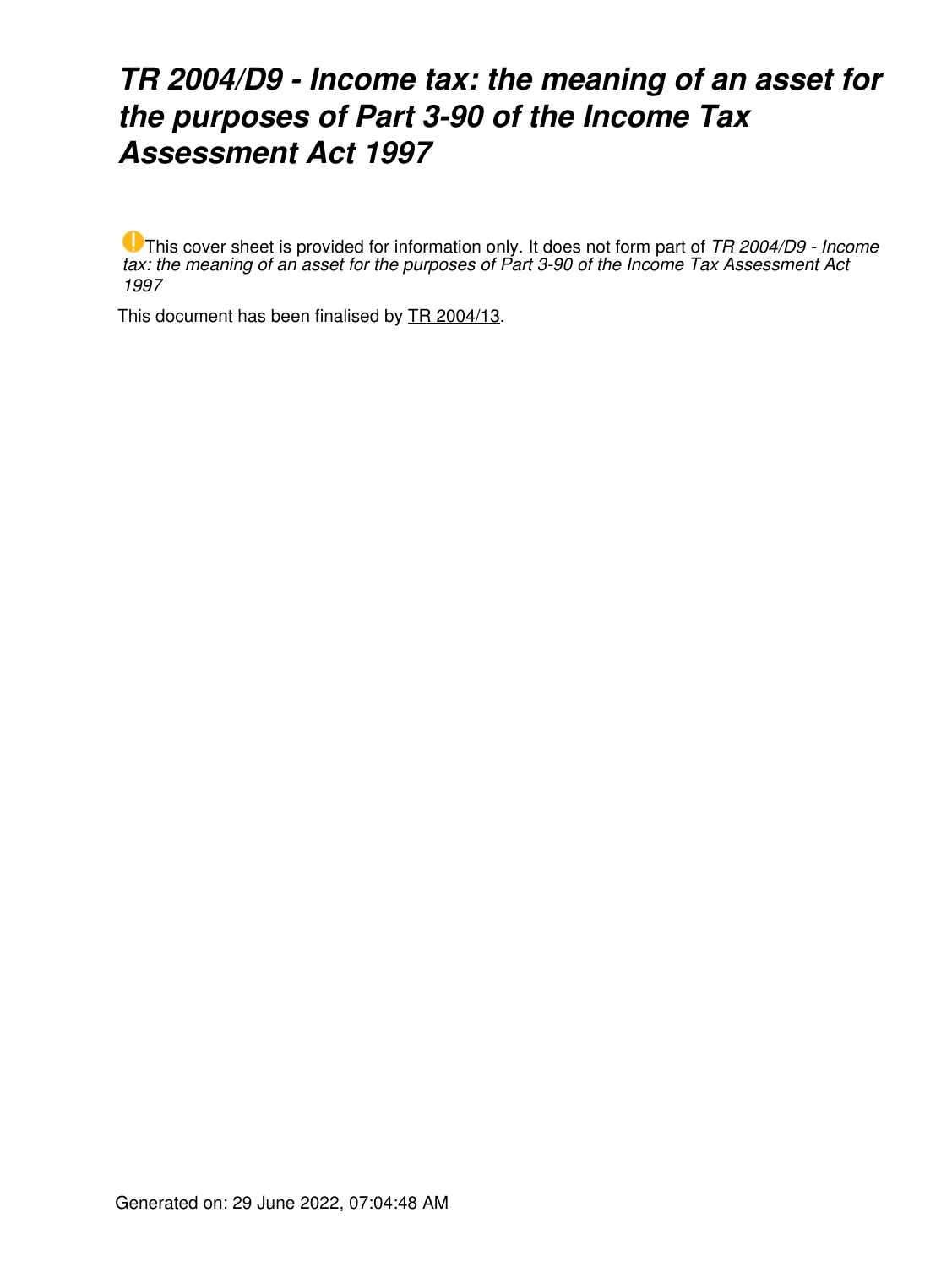Australian Government



**Australian Taxation Office** 

FOI status: **draft only – for comment** Page 1 of 8

Draft Taxation Ruling

TR 2004/

# **Draft Taxation Ruling**

Income tax: the meaning of an asset for the purposes of Part 3-90 of the *Income Tax Assessment Act 1997*

| Contents                      | Para         |
|-------------------------------|--------------|
| What this Ruling is about     | 1            |
| Date of effect                | $\mathbf{2}$ |
| Ruling                        | 3            |
| <b>Explanation</b>            | 12           |
| <b>Your comments</b>          | 32           |
| <b>Detailed contents list</b> | 33           |

#### **Preamble**

*This document is a draft for industry and professional comment. As such, it represents the preliminary, though considered views of the Australian Taxation Office. This draft may not be relied on by*  taxpayers and practitioners as it is not a ruling for the purposes of Part IVAAA of the **Taxation Administration Act 1953**. It is only final *Taxation Rulings that represent authoritative statements by the Australian Taxation Office.* 

# **What this Ruling is about**

1. This Ruling addresses the question of what is an asset for the purposes of the tax cost setting rules in Part 3-90 of the Income *Tax Assessment Act 1997* (ITAA 1997).

## **Date of effect**

2. It is proposed that when the final Ruling is issued, it will apply both before and after its date of issue. However, the final Ruling will not apply to taxpayers to the extent that it conflicts with the terms of settlement of a dispute agreed to before the date of issue of the final Ruling (see paragraphs 21 and 22 of Taxation Ruling TR 92/20).

# **Ruling**

3. The meaning of an asset in Part 3-90 is not defined in the ITAA 1997. In contrast the meaning of a liability is defined in subsection 705-70(1). A liability is recognised and measured in accordance with the Australian Accounting Standards Board ("AASB") accounting standards and statements of accounting concepts. The inclusion of a definition of a liability and the omission of a definition of an asset is consistent with the word 'asset' being given its ordinary commercial or business meaning.

4. The meaning of the word 'asset' is found within the commercial or business context that applies where a single entity joins an existing consolidated group (Subdivision 705-A of the ITAA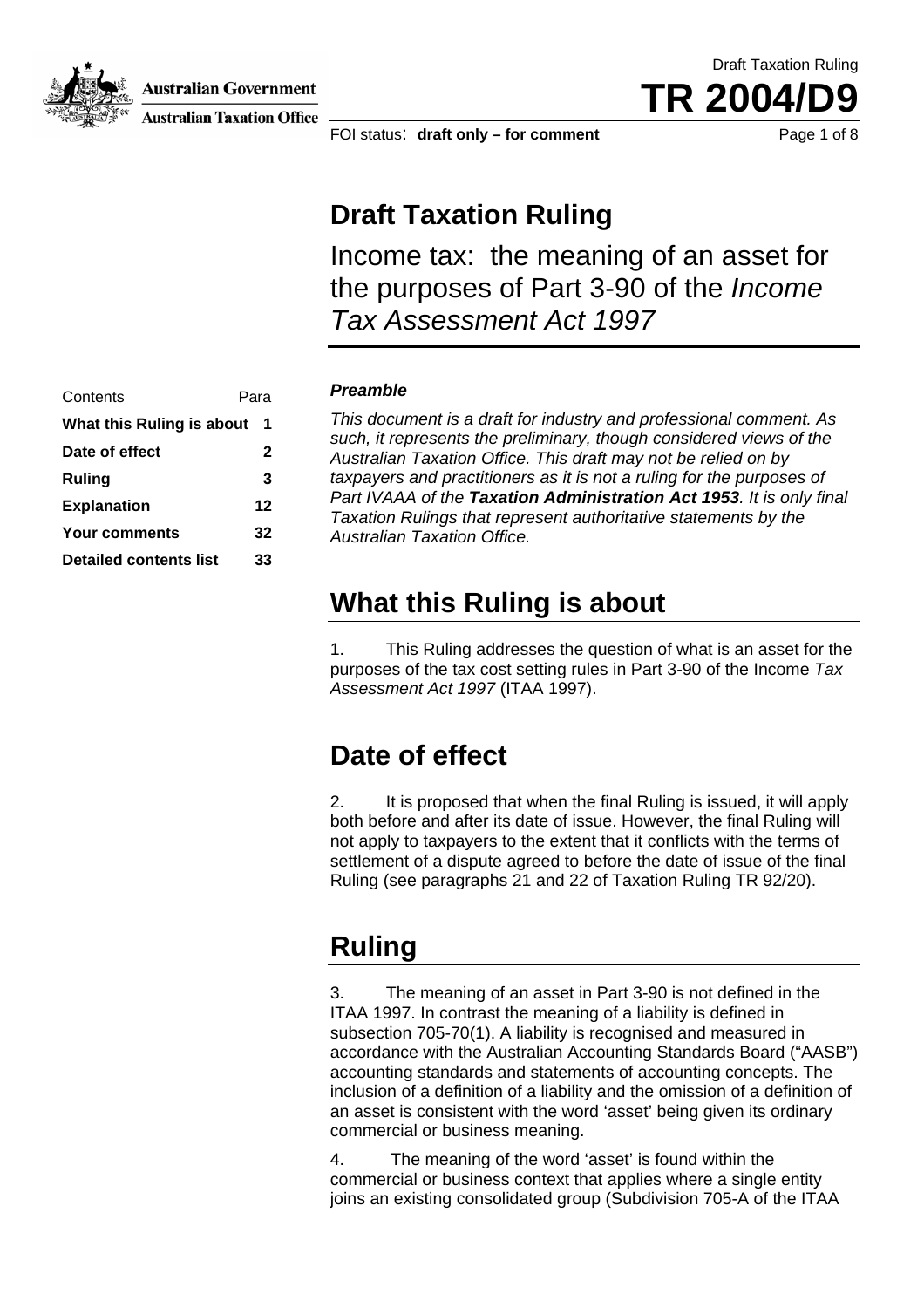# Draft Taxation Ruling **TR 2004/D9**

Page 2 of 8 FOI status: **draft only – for comment** 

1997). Assets are recognised for the purposes of the consolidation tax cost setting rules on the basis that a head company of a consolidated group is acquiring a joining entity. All the assets of the joining entity therefore need to be recognised. The total costs (both direct and indirect) of acquiring the joining entity are allocated to the underlying assets of the joining entity.

5. Accordingly, an asset for the purpose of the tax cost setting rules is anything recognised in commerce and business as having economic value to the joining entity at the joining time.

6. The commercial or business meaning of an asset in Part 3-90 is not limited to assets that would be recognised under accounting standards or statements of accounting concepts. There may be situations, however, where accounting principles and practice influence the commercial or business meaning.

7. Internally generated assets would not normally be recognised in the financial statements of a joining entity prepared in accordance with generally accepted accounting principles. These assets are not recognised for accounting purposes when they do not possess a cost or other value that can be measured reliably. However, internally generated assets would be recognised under the wider criteria that apply for the consolidation tax cost setting rules.

8. Assets recognised under the *Income Tax Assessment Act 1936* ('ITAA 1936') and the ITAA 1997 would come within the ordinary commercial or business meaning of an asset for Part 3-90 of the ITAA 1997. Assets within these categories would include items of trading stock, revenue assets, traditional and qualifying securities, depreciating assets and CGT assets.

9. There are other assets that would be recognised under Part 3- 90 because they are things of economic value in commerce and business that are not recognised under other Parts of the ITAA 1936 and ITAA 1997. An asset within this category could be know-how. Tax cost setting amounts also have to be worked out for these commercial or business assets.

10. All assets of the joining entity are recognised at the joining time. The recognition of the assets is on the basis that the single entity rule does not apply to cause them to be assets of the head company at the joining time.

11. All items of trading stock, revenue assets, traditional and qualifying securities, depreciating assets and CGT assets that are identified as a commercial or business asset of the joining entity at the joining time would have at least some economic value, and consequently are recognised as assets in Part 3-90 of the ITAA 1997.

# **Explanation**

12. Subsection 705-35(1) of the ITAA 1997 provides: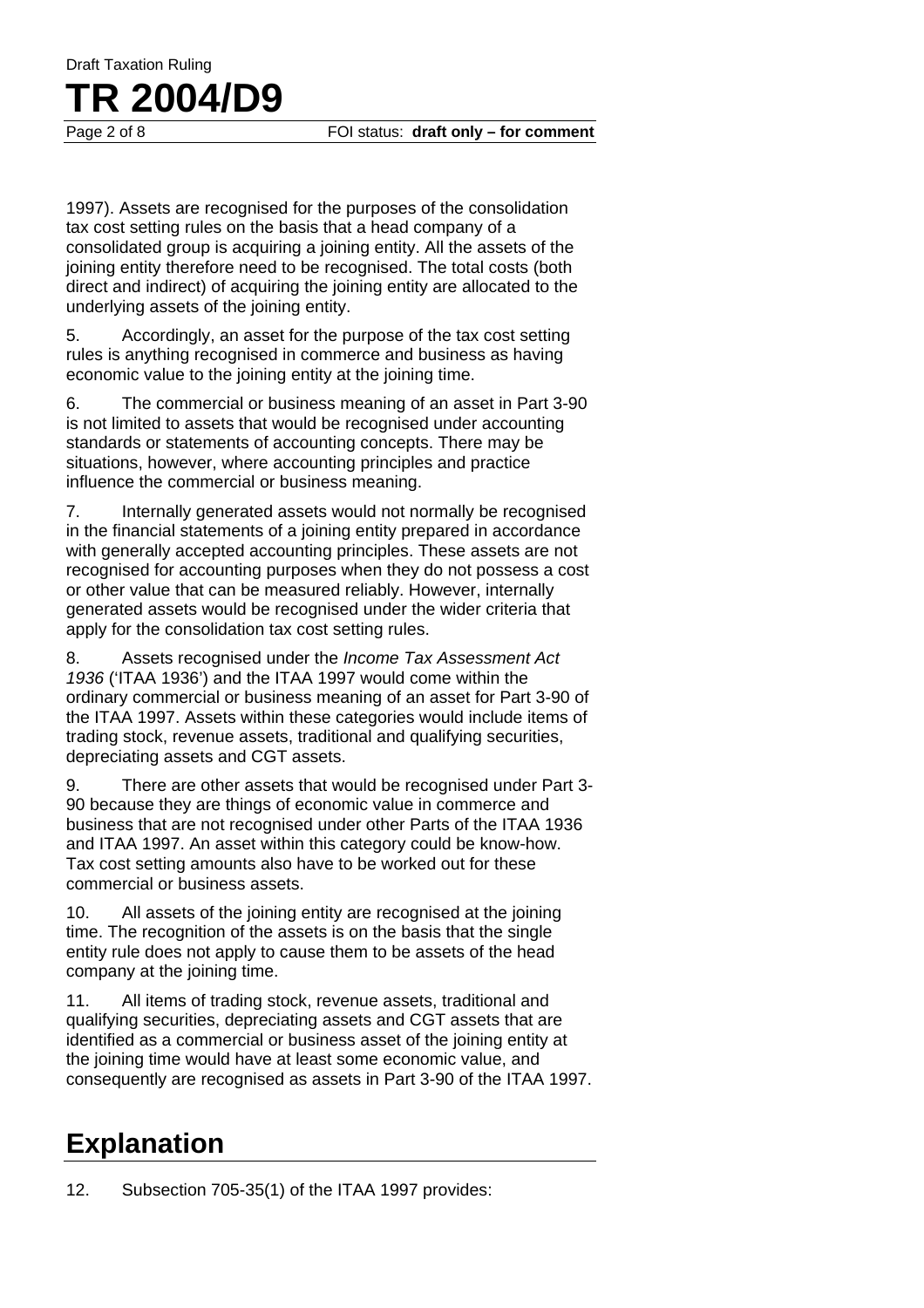FOI status: **draft only – for comment** Page 3 of 8

Draft Taxation Ruling

TR 2004/

'For each asset of the joining entity (*a reset cost base asset*) that is not a \*retained cost base asset or an asset (an *excluded asset*) covered by subsection (2) the asset's \*tax cost setting amount is worked out by:

- (a) first working out the joined groups \*allocable cost amount for the joining entity in accordance with section 705-60; and
- (b) then reducing that amount by the total of the \*tax cost setting amounts in accordance with section 705-25 for each retained cost base asset (but not below zero); and
- (c) finally, allocating the result to each of the joining entity's reset cost base assets (other than excluded assets) in proportion to their \*market values.

13. The meaning of the word 'asset' is not defined in subsection 705-35(1) or elsewhere in the consolidation provisions. The Explanatory Memorandum to the *New Business Tax System (Consolidation) Bill (No. 1) 2002* states at paragraph 5.19 that:

'An asset, for the purposes of the cost setting rules, is anything of economic value which is brought into a consolidated group by an entity that becomes a subsidiary member of the group. This includes those assets which subsequently cease to be recognised as a consequence of the single entity rule whilst the asset is within the consolidated group.'

14. In contrast, the word liability is defined in subsection 705-70(1) of the ITAA 1997 as being the amount of each thing that:

'… in accordance with \*accounting standards, or statements of accounting concepts made by the Australian Accounting Standards Board, is a liability of the joining entity at the joining time that can or must be recognised in the entity's statement of financial position.'

15. The presence of a legislative definition of a liability and the absence of such a definition for an asset, shows that the identification and recognition of an asset for tax cost setting rules is not simply to be found by reference to definitions in accounting standards and statements of accounting concepts.

16. Divisions 701 and 705 of Part 3-90 of the ITAA 1997 provide rules for setting the tax cost of the assets of entities that become members of a consolidated group (subject to transitional arrangements in the *Income Tax (Transitional Provisions) Act 1997*). These rules are based on an asset-based model which aligns the cost of the assets of a joining entity with the cost to the group of acquiring membership interests in the joining entity.

17. The basic case under the asset-based model is where a single entity joins a consolidated group and the assets of the subsidiary member become assets of the head company. Subsection 701-10(3) of the ITAA 1997 provides that the object of Division 705 '…is to recognise the cost to the \*head company of such assets as an amount reflecting the group's cost of acquiring the entity.'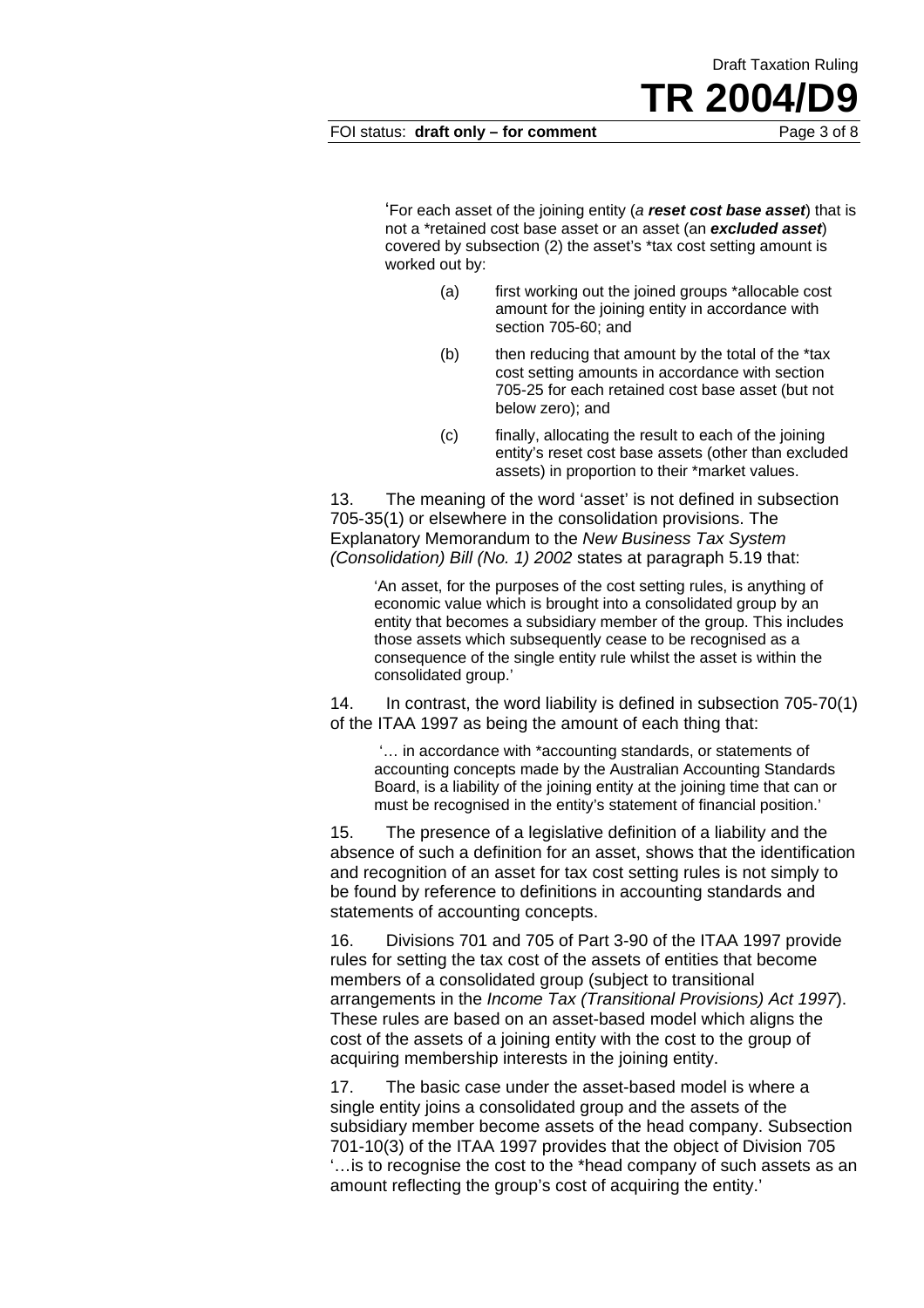## Draft Taxation Ruling **TR 2004/D9**

Page 4 of 8 FOI status: **draft only – for comment** 

18. Further detail is provided in the Objects clauses to Subdivision 705-A of the ITAA 1997 in section 705-10 which state:

> '**705-10(2)** The object of this Subdivision is to recognise the \*head company's cost of becoming the holder of the joining entity's assets as an amount reflecting the group's cost of acquiring the entity. That amount consists of the cost of the group's \*membership interests in the joining entity, increased by the joining entity's liabilities and adjusted to take account of the joining entity's retained profits, distributions of profits, deductions and losses.

> **705-10(3)** The reason for recognising the \*head company's cost in this way is to align the costs of assets with the costs of \*membership interests, and to allow for the preservation of this alignment until the entity ceases to be a \*subsidiary member …'

19. Paragraph 2.49 of the Explanatory Memorandum to the *New Business Tax System (Consolidation) Bill (No 1) 2002* states that:

'The assets of subsidiary members, which are treated during consolidation as being assets of the head company, have their cost for tax purposes set at the joining time. The cost is set under rules that treat the head company's cost of acquiring the entity as its cost of acquiring the entity's assets, including its businesses.'

20. Paragraph 5.18 of the Explanatory Memorandum to the *New Business Tax System (Consolidation) Bill (No 1) 2002* confirms that:

'A joined group's cost of acquiring a joining entity is treated as the head company's cost of acquiring the assets of the joining entity.'

21. A joined group's allocable cost amount that is calculated in respect of a head company acquiring a joining entity is treated as being the cost of the assets of the joining entity. This applies not only for the basic case in Subdivision 705-A, but also for Subdivisions 705- B, 705-C and 705-D of the ITAA 1997 which are modifications of the basic case.

22. The financial statements of a joining entity would not usually record assets such as goodwill, mining information, patents, licences, and copyrights which have been generated internally. These assets are not recognised when they do not have a cost or other value that can be measured reliably. However this presumption is reversed when an entity or business is acquired.

23. The value of internally generated assets will be reflected in the cost to the group of acquiring the membership interests in the joining entity. In addition these assets are of economic value to the joining entity. When an entity is acquired (which is the model on which the cost setting provisions are based) it is irrelevant whether the assets being recognised were originally acquired by the joining entity or were generated internally. Consequently, in the case of internally generated assets, the definition of an asset for the tax cost setting rules varies from the definition that would apply under accounting principles.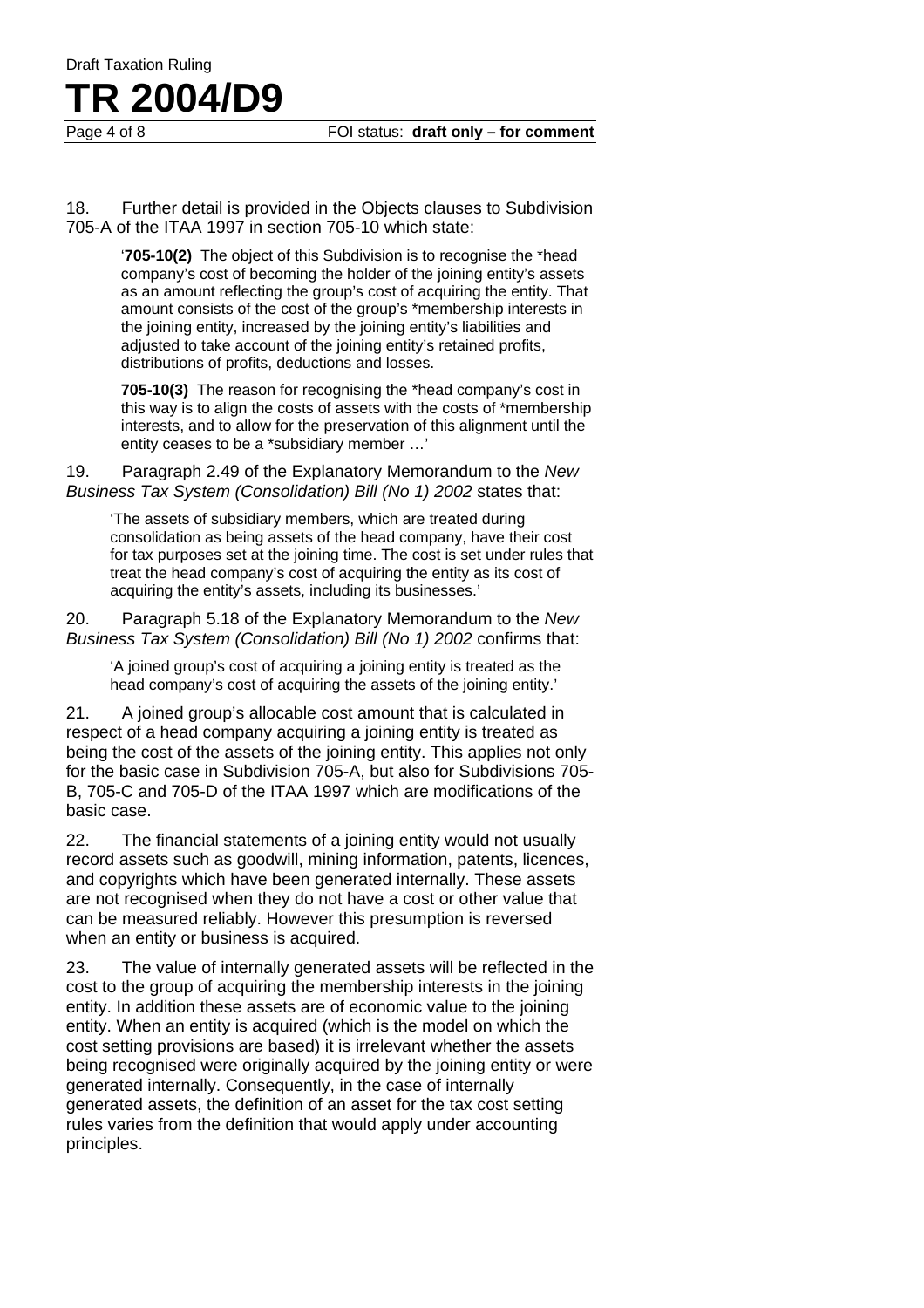Draft Taxation Ruling

TR 2004

24. The Macquarie Dictionary (revised  $3<sup>rd</sup>$  ed) defines assets in the following terms:

'**1.** *Commerce* resources available to a business or an individual for future economic benefits or service potential, and consisting of such items as real property, machinery, inventory, cash and securities, etc (**tangible assets**), and of patents, trademarks and goodwill (**intangible assets**). **2.** property or effects (opposed to *liabilities*). **3.** *Accounting* the detailed listing of property owned by a firm and money owing to it. **4.** *Law* **a.** property in the hands of an executor or administrator sufficient to pay the debts or legacies of the testator or intestate. **b.** any property available for paying debts, etc.'

25. In *Commissioner of Taxes (SA) v Executor Trustee and Agency Co. of Australia Ltd (Carden's case)* (1938) 63 CLR 108, at pp 152-3, Dixon J stated that:

'The courts have always regarded the ascertainment of income as governed by the principles recognized or followed in business and commerce, unless the legislature has itself made some specific provision affecting a particular matter or question. Familiar but striking examples of this necessary reliance upon commercial principles and general business understanding may be found in the case law dealing with expenditure laid out for the purpose of trade, with outgoings on account of capital, with capital profits, and with the question whether items should be taken into consideration for any given accounting period rather than for that which follows or perhaps for that which preceded.…'

The reasoning of Dixon J equally applies to the identification of the assets that are to be subject to the tax cost setting rules. Inherent in this approach is that business and commercial conventions in classifying assets are also observed so that, for example, each asset that is ordinarily recognised as a discrete asset is separately identified. Goodwill is recognised as a residual asset.

#### *Each asset of the joining entity*

26. The use of the expression 'each asset of the joining entity' in subsection 705-35(1) of the ITAA 1997 and the explanation in the explanatory memorandum that an asset is 'anything of economic value' show that an asset for cost setting purposes is anything of economic value to the joining entity. That the asset must be of economic value to the joining entity within the terms of subsection 705-35(1) of the ITAA 1997 is reinforced by subsection 705-35(3) of the ITAA 1997. That subsection recognises that a component of goodwill that makes up part of the value of the membership interests of the joining entity but is not of economic value to the joining entity itself is not within the meaning of asset in subsection 705-35(1) of the ITAA 1997. In this case the goodwill asset is deemed to be an asset of the joining entity.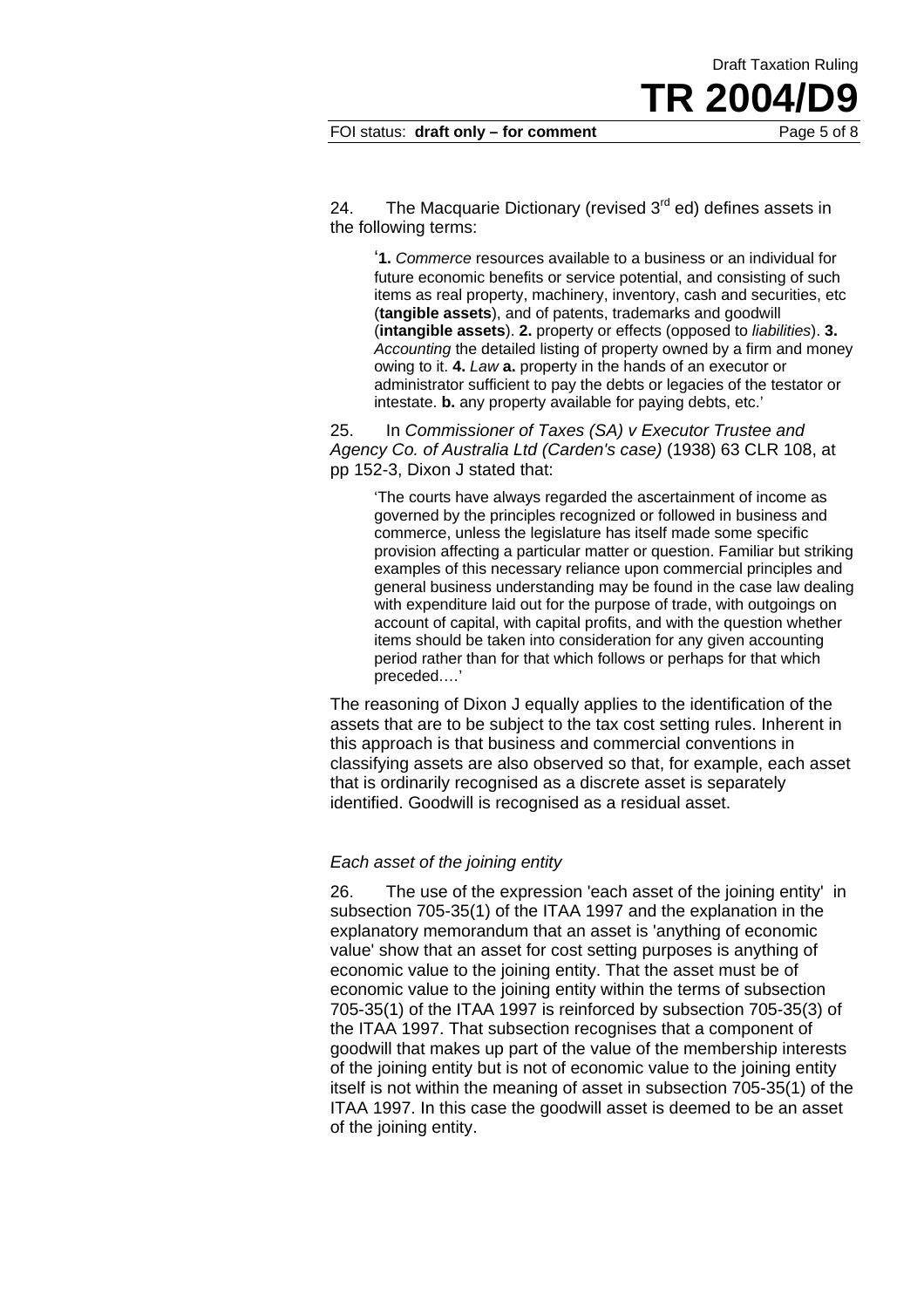# Draft Taxation Ruling **TR 2004/D9**

#### *When assets are recognised*

27. Assets are recognised at the joining time for tax cost setting purposes as if the single entity rule was not in effect at that time to cause the assets of the joining entity to become the assets of the head company. This is made clear by subsection 701-10(2) which provides:

#### *'Assets to which section applies*

This section applies in relation to each asset that would be an asset of the entity at the time it becomes a \*subsidiary member of the group, assuming that subsection 701-1(1) (the single entity rule) did not apply.'

[Subsection 701-10(2) of the ITAA 1997 was amended by *Tax Laws Amendment (2004 Measures No. 2) Act 2004* which received Royal Assent on 25 June 2004.]

It is irrelevant to the identification of assets for cost setting purposes that, under accounting rules, some assets may only be recognised in consolidated accounts when an entity is acquired.

28. The Explanatory Memorandum to *Tax Laws Amendment (2004 Measures No 2) Bill 2004* emphasises that all the assets of the joining entity are recognised:

'2.58 The amendment ensures that assets of the joining entity, at the time it becomes a subsidiary member of the group, have their tax cost set – assuming that the single entity rule did not apply. The exclusion of the operation of the single entity rule ensures that intra-group assets and other assets that would be ignored as a consequence of the single entity rule have their tax cost reset.'

#### *Assets that the head company holds*

29. Assets of the joining entity that are recognised for income tax purposes will have their tax cost setting amounts recognised when working out the income tax liability of the head company. Such assets include trading stock, revenue assets, traditional and qualifying securities, depreciating assets, and CGT assets. The mechanism provided in the legislation is that things of economic value that would be recognised in commerce and business as assets of the joining entity have their tax cost set under section 701-10. The income tax effect of setting the costs of assets is set out in section 701-55 of the ITAA 1997. The costs will be taken into account in working out the income tax liability of the head company where the assets come within the head company core purposes in subsection 701-1(2) of the ITAA 1997.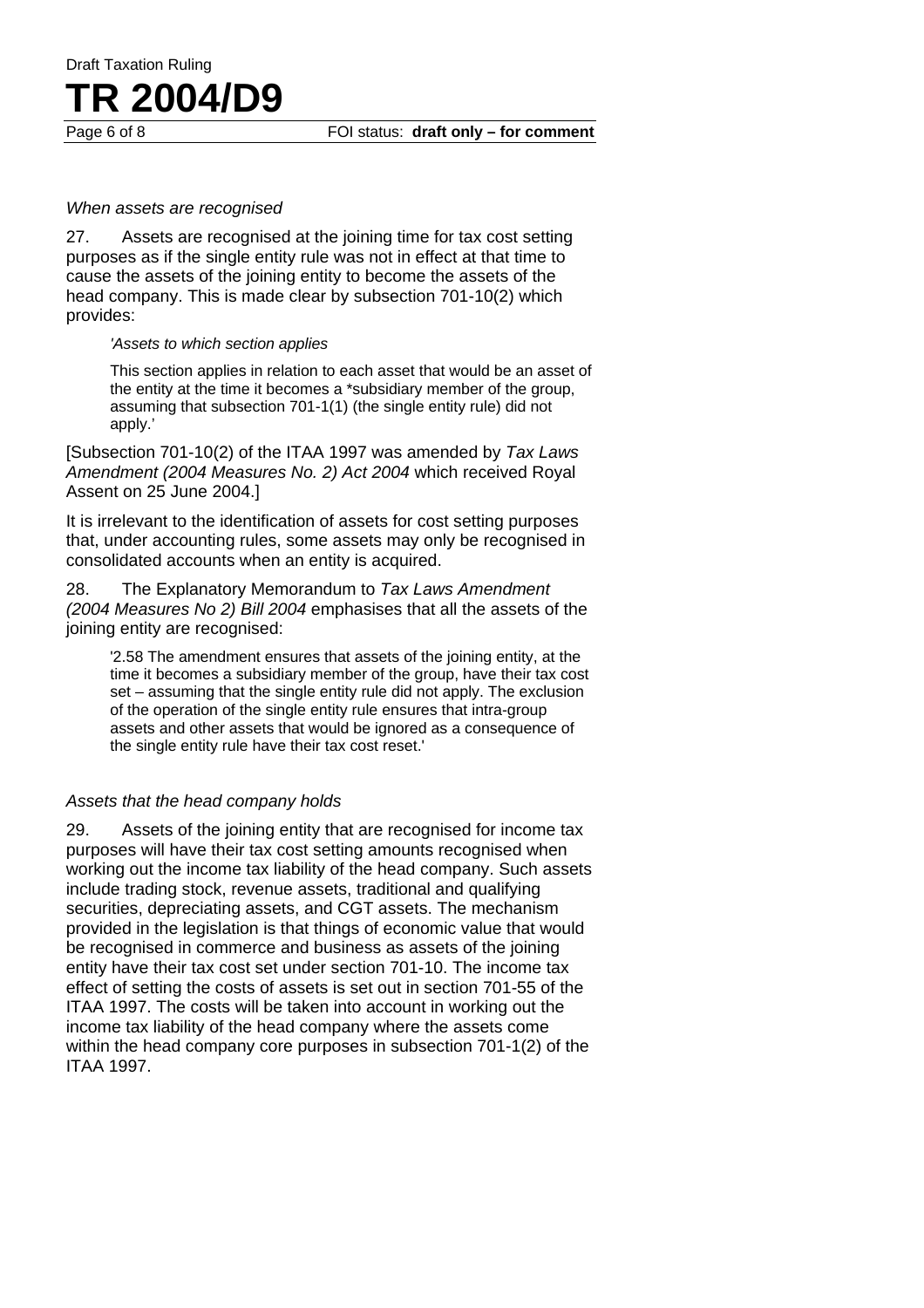FOI status: draft only - for comment Page 7 of 8

*Assets that the head company does not hold* 

30. Not all the assets of a joining entity will be assets that are otherwise recognised for income tax purposes. Some things of economic value that would be recognised as assets in commerce and business are not recognised for income tax purposes (outside of Part 3-90 of the ITAA 1997). They nevertheless have their tax cost set under section 701-10. Section 701-55 of the ITAA 1997, which sets out the income tax effects of having the tax cost of an asset set, does not apply to such assets. Because they are not recognised as assets under income tax laws they do not come within the head company core purposes (subsection 701-1(2) of the ITAA 1997). Any cost set for such assets will not be taken into account in determining the head company's liability for income tax. Know-how held by the joining entity could be such an asset.

31. Where a reference is made to a consolidated group in this ruling it includes a MEC (multiple entry consolidated) group.

# **Your comments**

32. We invite you to comment on this draft Taxation Ruling. Please forward your comments to the contact officer by the due date.

| Due date:               | <b>6 August 2004</b>                     |
|-------------------------|------------------------------------------|
| <b>Contact officer:</b> | <b>Andrew Lindsay</b>                    |
| E-mail address:         | Andrew.Lindsay@ato.gov.au                |
| Telephone:              | (02) 62161969                            |
| <b>Facsimile:</b>       | (02) 62161509                            |
| Address:                | <b>Consolidation Centre of Expertise</b> |
|                         | <b>Office of the Chief Tax Counsel</b>   |
|                         | 1 <sup>st</sup> floor, East Tower        |
|                         | <b>2 Constitution Avenue</b>             |
|                         | <b>Canberra ACT 2601</b>                 |

## **Detailed contents list**

33. Below is a detailed contents list for this draft Taxation Ruling:

| What this Ruling is about |                 |
|---------------------------|-----------------|
| Date of effect            | 2               |
| Ruling                    | 3               |
| <b>Explanation</b>        | 12 <sub>1</sub> |
|                           |                 |

**Paragraph** 

Draft Taxation Ruling

TR 2004/